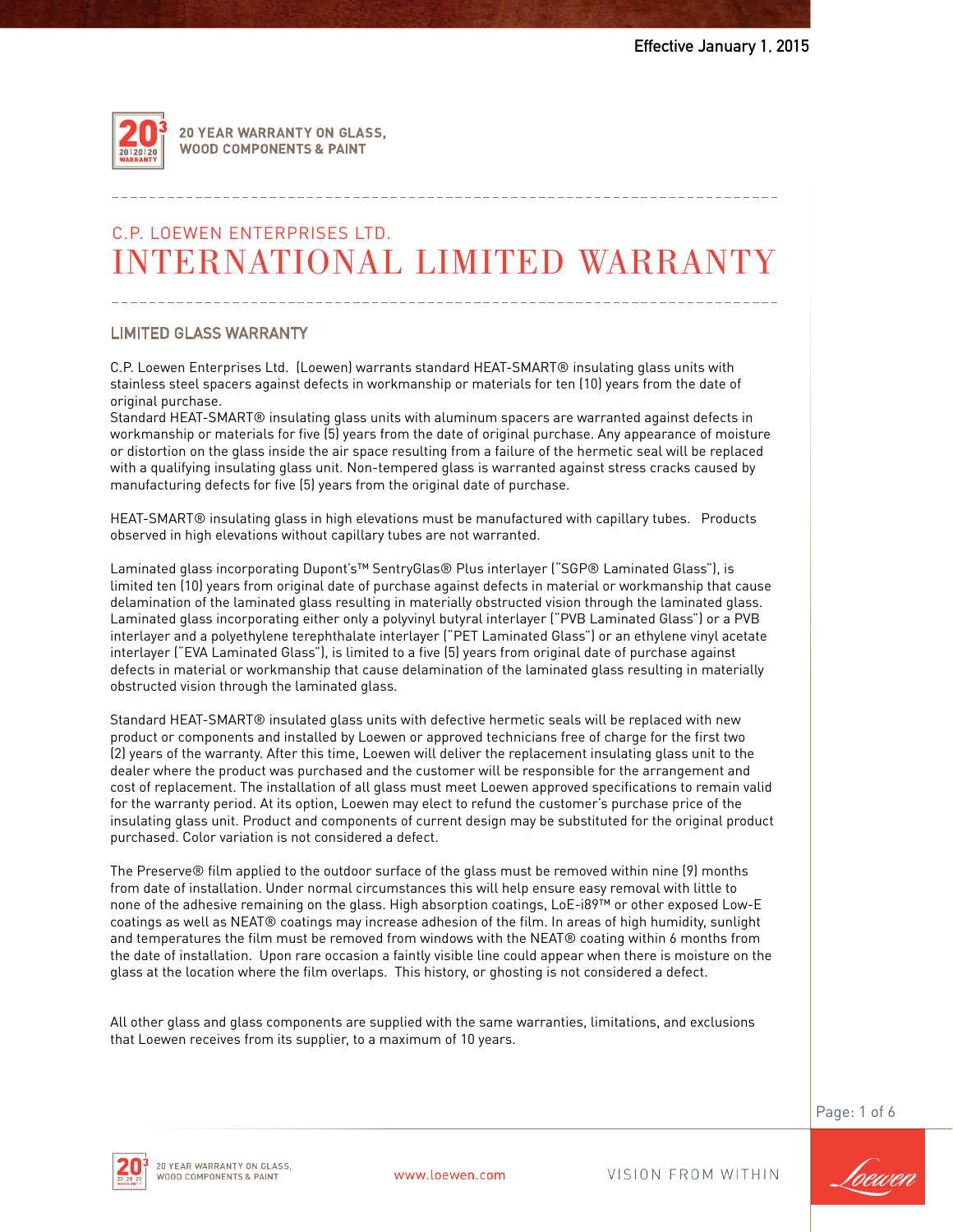# WOOD COMPONENT LIMITED WARRANTY ON METAL CLAD PRODUCTS

Loewen warrants all wood components on metal clad products against defects in materials or workmanship that affect product performance for a period of ten (10) years from the date of original purchase.

During the first two (2) years of the warranty period, Loewen, at its sole option, may repair the defective component at no cost, or provide and install replacement parts at no cost. Thereafter, Loewen will replace defective parts with the same or equivalent product(s) or component(s) free of charge for the remaining warranty period by delivering the replacement components to the dealer where the product was purchased. The customer is responsible for the arrangement and cost of installation and/or replacement. At its option, Loewen may elect to refund the customer's purchase price of the product component(s).

The ten (10) year wood component limited warranty is applicable on metal clad products only. Non-clad products are covered under the COMPONENT LIMITED WARRANTY.

# COMPONENT LIMITED WARRANTY

Loewen warrants all non-glass components including locks, hardware, hinges, and wood components against defects in materials or workmanship that affect product performance for a period of ten (10) years from the date of original purchase.

During the first two (2) years of the warranty period, Loewen, at its sole option, may repair the defective component at no cost, or provide and install replacement parts. Thereafter, Loewen will replace defective parts with the same or equivalent product(s) or component(s) free of charge for the remaining warranty period by delivering the replacement components to the dealer where the product was purchased. The customer is responsible for the arrangement and cost of installation and/or replacement. At its option, Loewen may elect to refund the customer's purchase price of the product component(s).

Bronze and Oil-Rubbed hardware finish can be affected by humidity, airborne salinity, and pollutants. The rate of change, color variations, or uniformity of the naturally occurring process is expected and excluded from warranty coverage. Coastal environments and areas of high salt concentrations can expedite the process.

#### **FINISHES**

#### EXTERIOR CLADDING FINISHES

Loewen's standard aluminum finish is warranted for a period of twenty (20) years from the date of original purchase against manufacturing defects resulting in chalk (in excess of ASTM D-4214 number eight (8) rating, determined by the procedure outlines in ASTM D-4214), fade (more than five (5) Delta-E Hunter units (square root of the sum of square Delta L, Delta a, and Delta b) as determined by ASTM method D-2244 method 6.3, and loss of adhesion (peeling), per AAMA (American Architectural Manufacturer's Association's Specification 2605, except where provided below. Anodized finishes are warranted to be free from manufacturing defects for a period of ten (10) years from the date of original purchase, except where provided below. Fiberglass cladding components are warranted free from manufacturing defects for a period of ten (10) years from the date of original purchase. Fading or color changes may not be uniform if the surfaces are not equally exposed to the sun and elements, which is not considered a defect.

The factory applied protective film on the exterior of some metal clad components is required to be removed within ninety (90) days from date of installation.

Products installed in coastal environments (within one (1) mile of a sea coast or other salt water source) must be cleaned thoroughly with mild detergent soap and water. This must be done every three (3) months as a minimum, and more frequently if necessary to prevent the build-up of salt or corrosive residue. Any chips or scratches must be repaired immediately and not left exposed to the elements. Aluminum clad painted products in these environments are warranted to be free from manufacturing defects that result in abnormal corrosion or deterioration of the exterior cladding or finish for a period of ten (10) years. The determination as to whether abnormal corrosion or deterioration in coastal environments and/or in areas of high salt concentration has occurred will be made at Loewen's sole discretion.

Page: 2 of 6



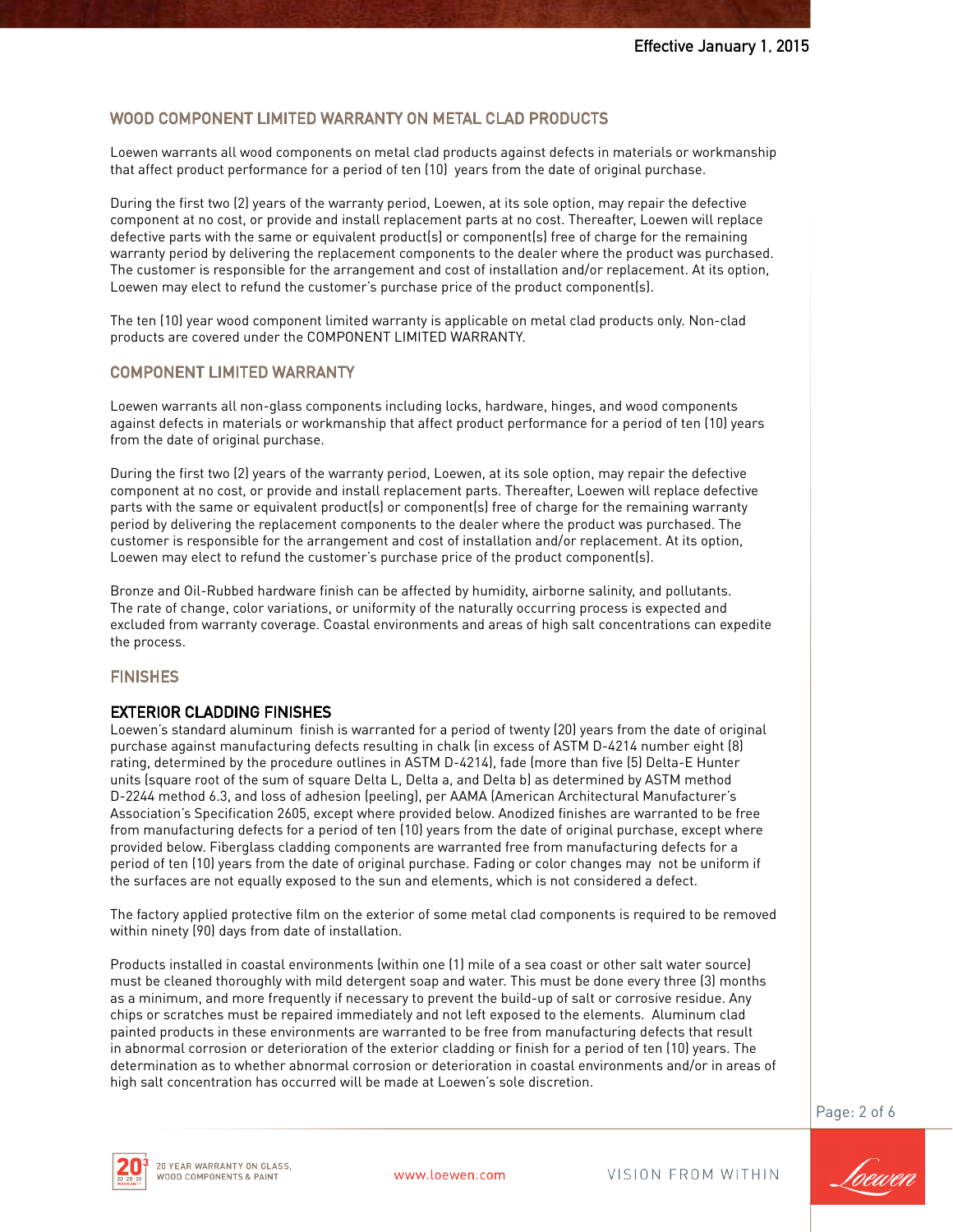Coastal environments can be extremely corrosive and some finish deterioration is normal and should be expected. Areas with higher salt concentration that are within one (1) mile of a sea coast or other salt water source may have more deterioration occurring.

Anodized finishes are not warranted in coastal or high salt concentration environments.

Failure to comply with the regular cleaning and maintenance requirements within the specified schedule will invalidate this warranty. Thorough cleaning of all exterior window and door surfaces (including those not visible when the operating unit is closed) must be undertaken with mild soap and water and a complete fresh water rinse.

Documented proof of regularly scheduled cleaning is required. A maintenance log as well as instructions on cleaning can be found in the "Care and Maintenance of Exterior Aluminum Cladding" section found at www. loewen.com.

During the first two (2) years of the warranty period, Loewen, at its sole option, may repair the defective component at no cost, or provide and install replacement parts. Thereafter, Loewen at its sole option, will supply materials for repair or equivalent product(s) or component(s) for the remaining warranty period by delivering the replacement components to the dealer where the product was purchased. The customer is responsible for the arrangement and cost of installation and/or replacement. At its option, Loewen may elect to refund the customer's purchase price of the product component(s).

#### WOOD FINISHES

Factory applied pre-finished paint coatings on wood surfaces are warranted against manufacturing defects resulting in adhesion loss (peeling) for a period of two (2) years from date of purchase. During the two (2) year warranty period, Loewen will repair the defective finish at no cost. Factory applied primers are not warranted.

#### SURFACE PATINA, CYPRIUM COLLECTION

Humidity, airborne salinity and pollutants work together with time to coat the surfaces with a natural patina ('living finish") and are dependent on environmental and location specific conditions. The rate of change, color variations, or uniformity of the naturally occurring patina process is expected and excluded from warranty coverage.

#### FACTORY-APPLIED PATINA, CYPRIUM COLLECTION

Factory-applied patina finishes will continue to evolve naturally over time. The initial factory-applied patina may not be representative of the natural evolution that may occur on a Cyprium product in any specific location. Depending on environmental and location specific conditions, factory-applied patina finishes may evolve or revert back to what would be a natural progression of unfinished copper or bronze. As such, there shall be no specific warranty pertaining to factory-applied patina finishes. The rate of change, color variations, or uniformity of factory-applied patina finishes is excluded from warranty coverage. As the natural or factory-applied patina develops, residue may wash down and stain surfaces beneath the cladding and is considered a natural occurrence. Staining of adjacent surfaces is excluded from warranty coverage.

#### EXPOSED SOLDER JOINTS, CYPRIUM COLLECTION

The appearance of exposed solder joinery is not warranted to be uniform in width or depth and may change color as the patina process evolves over time. The visual appearance of the solder joinery is excluded from warranty coverage. In coastal environments and areas of high salt concentration, the solder joints can be affected differently. In these environments, this is to be expected and is not warranted.

#### REPLACEMENT PARTS & LABOR

Replacement parts and labor provided by Loewen staff or agents are warranted for ninety (90) days or the balance of the existing warranty, whichever is greater.

#### WARRANTY LIMITATIONS

Page: 3 of 6



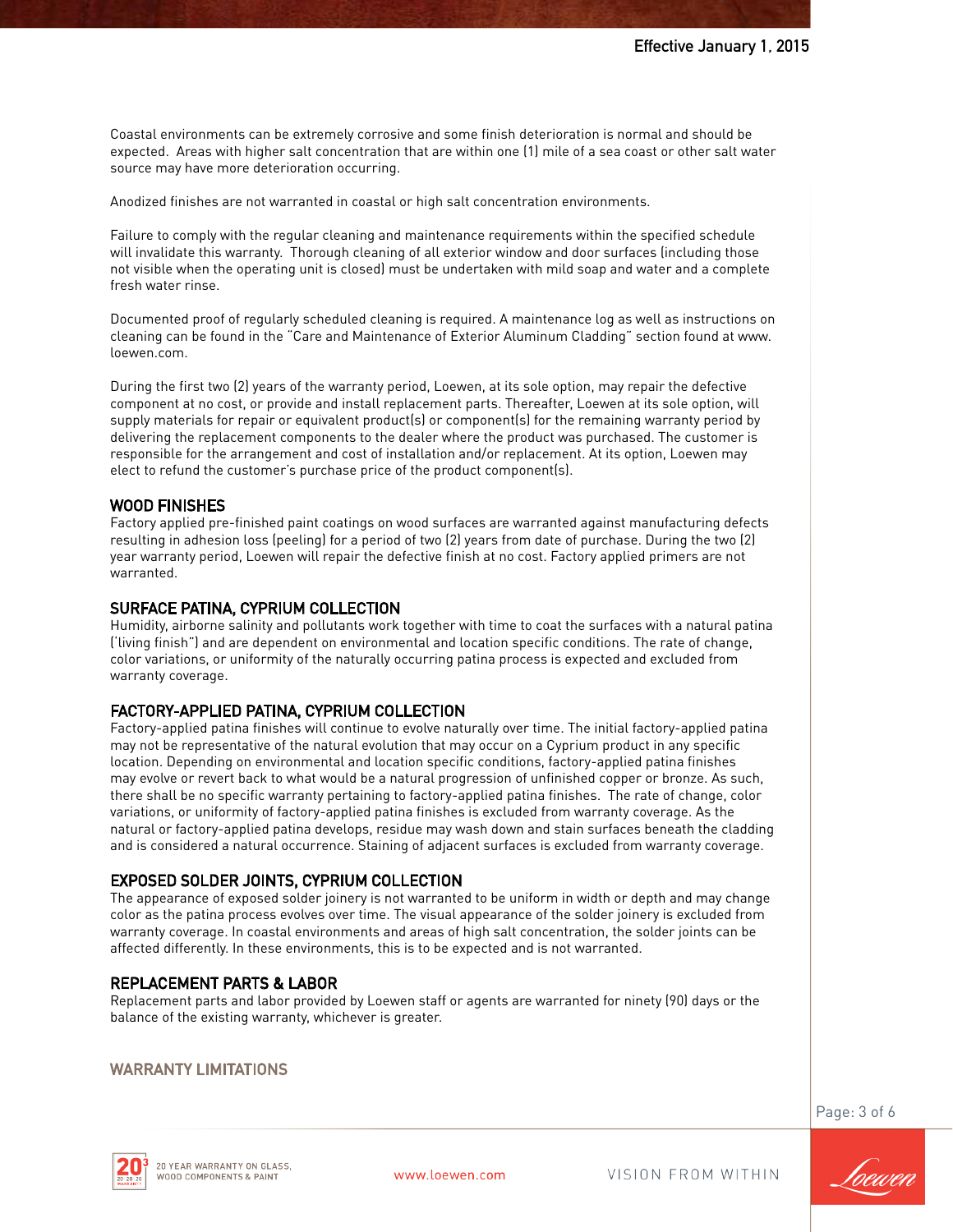Product and components of current design may be substituted for the original product purchased. Texture and color variation, nail holes, and fastener marks are not considered defects. In instances where labor is covered by warranty, Loewen will cover labor costs for replacing or repairing components in areas within sixty (60) miles of the original point of purchase. Otherwise, labor and/or mileage expenses may be charged.

Electric window operators supplied with Loewen products are warranted for the same warranties, limitations, and exclusions that Loewen receives from its supplier.

Screens are not designed to, nor will they prevent falls.

Suitability and compliance with building codes and standards (local or other), including building components, design and installation of flashing and/or sealing systems, and the use of Loewen product is the responsibility of the purchaser, user, architect, contractor, installer, or other building professional.

The preparation of the rough opening for large openings such as those required by, but not limited to, LiftSlide and Bifold doors have unique requirements. Structural headers that allow for deflection no greater than 1/8" along the unsupported length once the header is fully loaded are required. Special care needs to be taken when installing any unit including transoms above such large opening units.

Loewen is not responsible for site measurements or the determination of structural and architectural requirements for the installation of large opening products such as but not limited to, Liftslide and Bifold doors. Site specifications are the responsibility of building professionals or engineers to determine.

All warranty categories are non-prorated except as listed.

This limited warranty supersedes all previous versions and notifications, is transferable, and applies to product purchased and installed outside of Canada or the United States. The warrantor is C.P. Loewen Enterprises Ltd.

#### **EXCLUSIONS**

This limited warranty excludes coverage for damage to Loewen units or non-Loewen components and materials as a result of the failure of components covered by the warranty.

This warranty does not cover:

- Touch-up Paint.
- Factory applied primer.

Factory applied primer is meant to assist in the adhesion of a field applied finish top coat and is not meant to provide protection in an unfinished state over an extended period of time. It is required that the exterior must be painted within 14 days of installation with a high quality finish coat. Instructions can be found in the "Finishing Your Product" section at www.loewen.com.

- Minute paint fracturing which may occur in proper fabrication of building parts
- Repainting or refinishing costs after replacement of defective components.
- Normal wear or discoloration of finishes, including tarnishing; and condensation or frost on

exposed surfaces of the insulating glass unit, either on the inside or on the outside of the house

resulting from excessive humidity.

- Cracked, shattered or broken glass; damage due to application of films, fixtures or decorations.
- Minor glass imperfections which do not impair structural integrity or obscure normal vision,

Page: 4 of 6



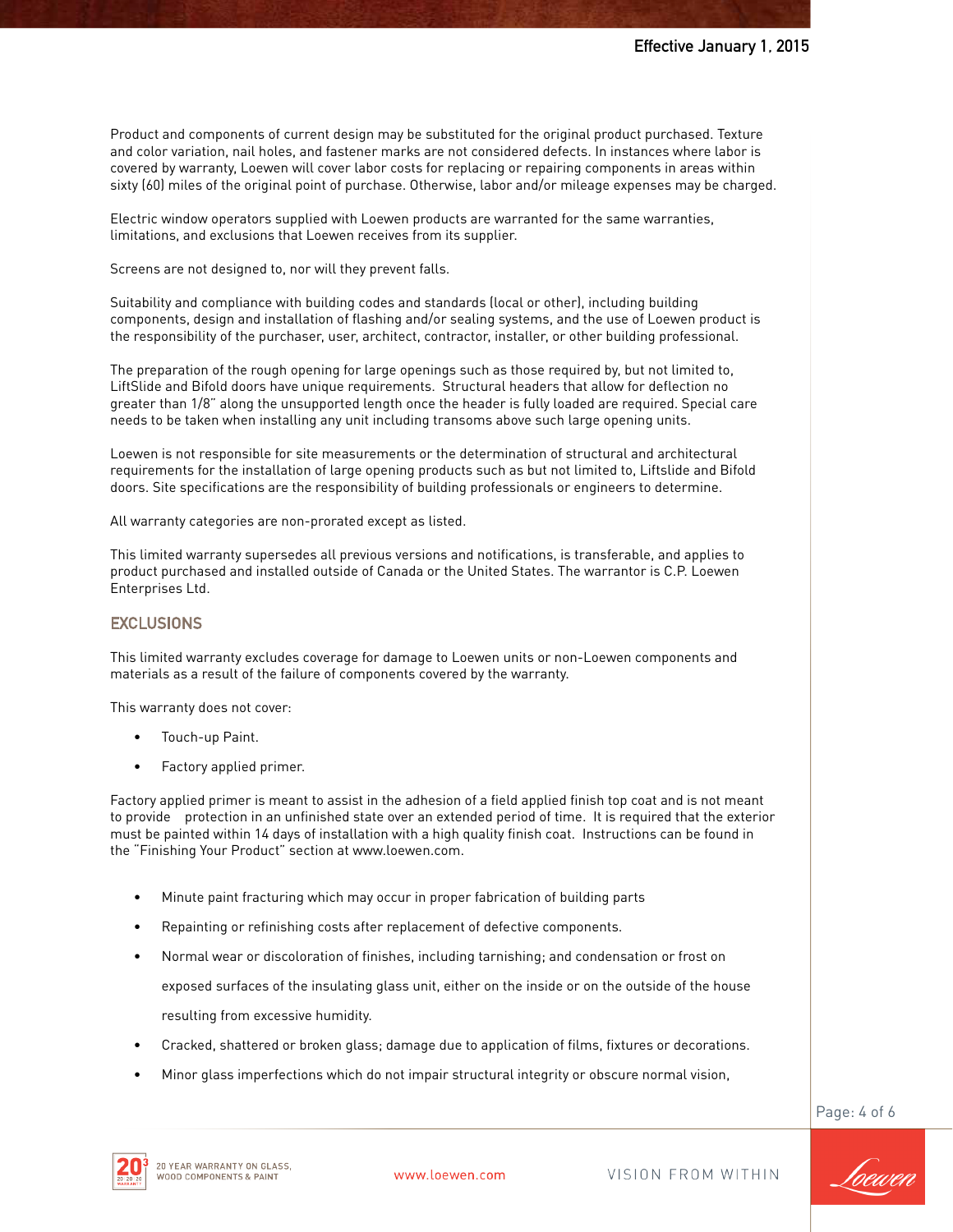including minor scratches and curvature of the glass, are not considered defects and are excluded from coverage.

- Visual distortion in tempered, heat strengthened and or laminated glass is to be expected. This is not considered a defect.
- Damage due to direct heat; damage or failure of hermetic seals from improper installation.
- Insulating glass units installed in units not manufactured by Loewen.
- Other manufacturer's glass or insulating glass units, unless factory installed by Loewen.
- Insulating glass units manufactured with Georgian Polished Wire glass installed in doors.
- Retention of Argon or other inert gas present in insulating glass at time of manufacture.
- Damage from accident, improper handling, alteration or misuse.
- Damage occurring in transit after leaving the Loewen plant or Loewen truck.
- Damage occurring in the customer's storage facility, on site prior to or during construction, through vandalism, theft, or from any other cause beyond Loewen's control.
- Damage to products or structures resulting from failure to follow Loewen installation instructions and recommendations.
- Damage as a result of nonstandard and/or improper installation including non-vertical, upside down, on the side, out of square and out of plumb.
- • Installation in structures lacking adequate moisture drainage or moisture management including units installed without flashing and units with Exterior Insulation and Finish Systems ("EIFS") without proper drainage systems.
- Deficiencies in construction, building design and maintenance.
- Damage resulting from exposure to extreme weather, excessive humidity or excessive dryness.
- Damage while in an unfinished or unprotected state (may include distortion or splitting of wood components).
- Corrosion and related damage.
- Use of brick wash, chemical solvents or other inappropriate cleaners.
- Conditions that exceed Loewen product performance ratings.
- Acts of God, nature, war, or terrorism

Defects shall be defined by any characteristic, flaw, failure, weakness, imperfection, or error, determined by Loewen to be defective in material or workmanship, under normal use.

Minimal flexing of door panels or door warpage is considered a defect when the deflection exceeds 8 mm (5/16"), providing the door is manufactured with standard lock and hinge preparation. Door warpage on units without a multi-point locking system, and minute fracturing of paint finishes are not considered defects and are excluded from coverage.

Flush Track LiftSlide products and Flat/Low Profile Terrace/French Door Sills are not warranted against

Page: 5 of 6